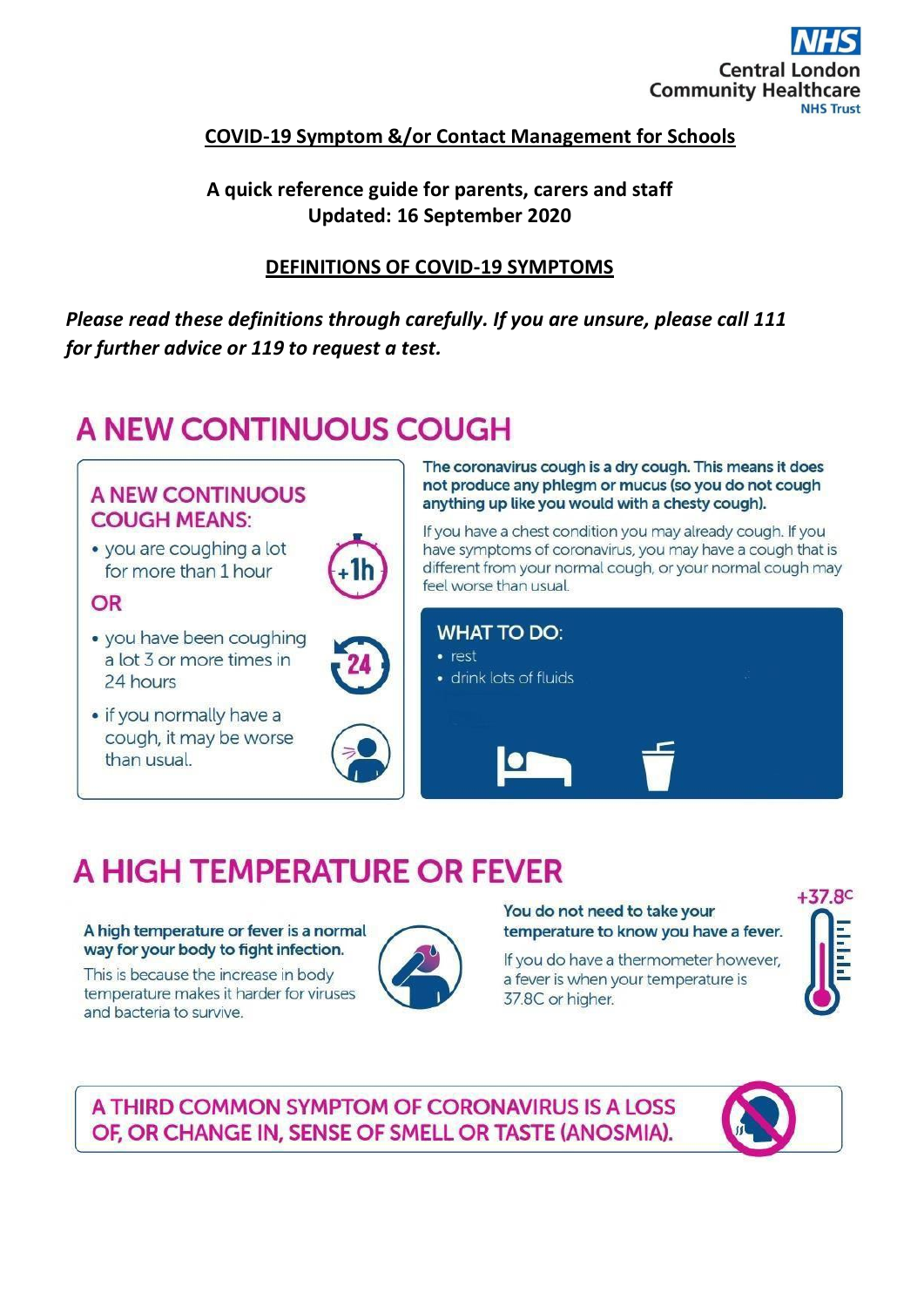## **SCENARIOS**

**This guidance and the scenarios change as new government guidance is issued and as agreed across the system. Please check Pubic Health England's website for potential changes to this guidance or other COVID-19 information.**

| What to do if                                              | <b>Action Needed</b>                                                                                                                                                                                                                                                                                                                 | <b>Return to school when</b>                                                                                                                                                                                                                                                 |
|------------------------------------------------------------|--------------------------------------------------------------------------------------------------------------------------------------------------------------------------------------------------------------------------------------------------------------------------------------------------------------------------------------|------------------------------------------------------------------------------------------------------------------------------------------------------------------------------------------------------------------------------------------------------------------------------|
| my child has any<br>Covid-19 symptoms                      | - Do not go to school.<br>- Contact school to inform them.<br>- Self-isolate the whole household. See<br>the image at the end of this document<br>for advice about how long other<br>members of the household should self-<br>isolate<br>- Get your child tested (NHS 119)<br>- Communicate with the school about<br>the test result | the test comes back negative<br>or<br>10 days have passed since<br>symptoms began, even if they<br>still have a cough or loss of<br>taste/smell. (These symptoms<br>can last for several weeks.)<br>No temperature for a<br>minimum of 48 hours AND<br>the child feels well. |
| my child tests<br>positive for Covid-19                    | - Do not go to school.<br>- Contact school to inform them.<br>- Agree an earliest date for possible<br>return (minimum of 10 days).<br>- Self-isolate the whole household. See<br>the image at the end of this document<br>for advice about how long members of<br>the household should self-isolate                                 | 10 days have passed since<br>symptoms began, even if they<br>still have a cough or loss of<br>taste/smell. (These symptoms<br>can last for several weeks.).<br>No temperature for a<br>minimum of 48 hours<br>AND the child feels well.                                      |
| my child tests<br>negative                                 | - Contact school to inform them.<br>- Discuss when your child can come back<br>(same day/next day).                                                                                                                                                                                                                                  | the test comes back negative<br>AND the child feels well.                                                                                                                                                                                                                    |
| my child is ill with<br>symptoms not linked<br>to Covid-19 | - Do not go to school.<br>- Contact school to inform them.<br>- Ring on each day of illness.                                                                                                                                                                                                                                         | if a child is sick or has<br>diarrhoea, parents should keep<br>them off school for a period of<br>48 hours after the last bout of<br>illness.                                                                                                                                |
| someone in my<br>household has Covid-<br>19 symptoms       | - Do not send anyone from your<br>household to school.<br>- Contact school to inform them.<br>- Self-isolate the whole household.<br>Household member with symptoms to<br>get a test.<br>- Communicate with the school about<br>the test result<br>- Do not send anyone from your                                                    | the test comes back negative<br><b>OR</b><br>see the image at the end of this<br>document for advice about how<br>long members of the household<br>should self-isolate<br>see the image at the end of this                                                                   |
| someone in my<br>household tests<br>positive for Covid-19  | household to school.<br>- Contact school to inform them.<br>- Agree an earliest date for possible<br>return.<br>- Self-isolate the whole household.                                                                                                                                                                                  | document for advice about how<br>long members of the household<br>should self-isolate                                                                                                                                                                                        |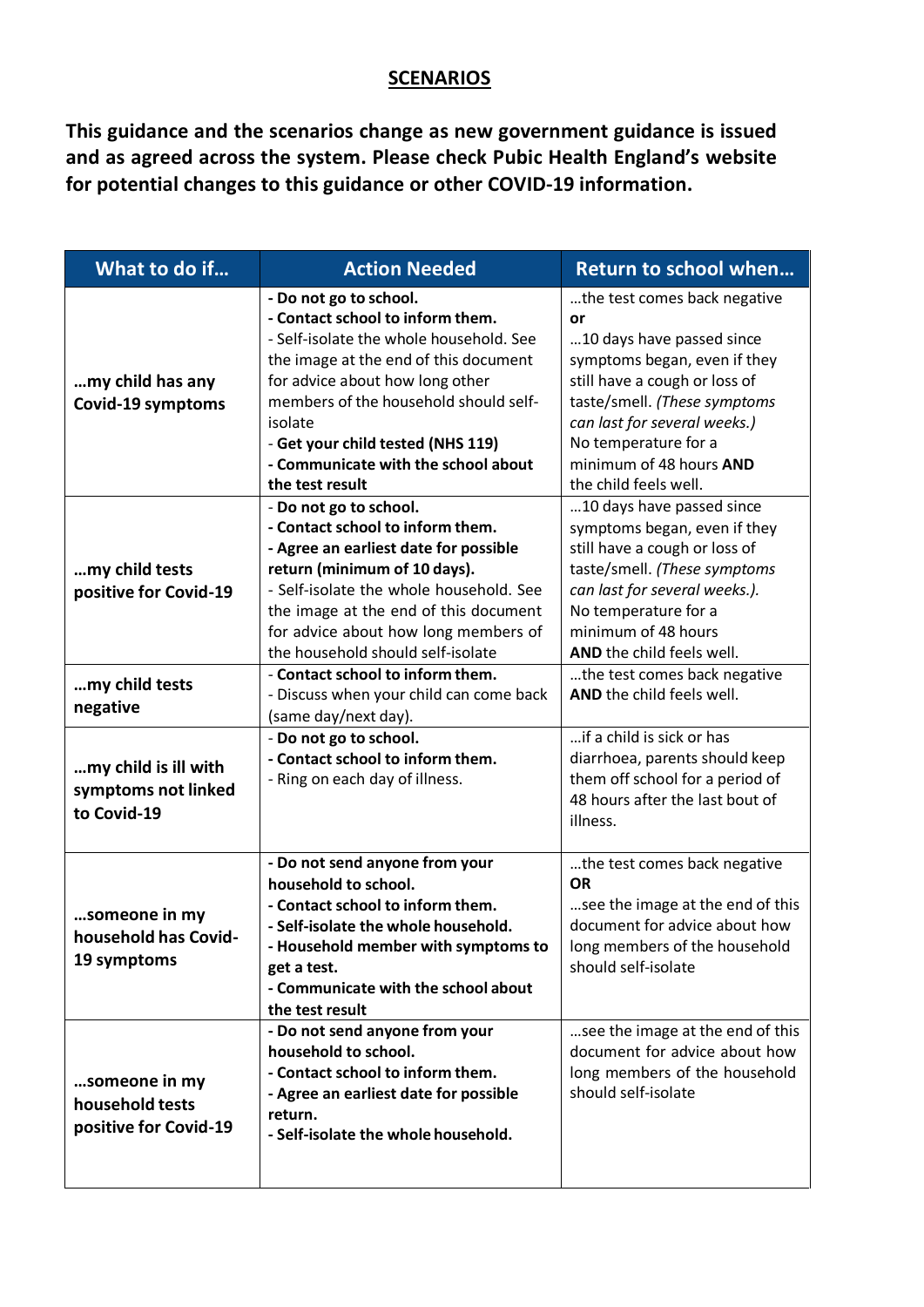|                         | - Do not send the child who has had                              | the child who has had direct    |
|-------------------------|------------------------------------------------------------------|---------------------------------|
|                         | direct contact to school.                                        | contact has completed 14 days   |
| NHS test and trace      | - Contact school to inform them.                                 | of isolation                    |
| has identified my child | - Agree an earliest date for possible                            |                                 |
| as a close contact of   | return (minimum of 14 days).                                     |                                 |
| somebody with           |                                                                  |                                 |
| confirmed Covid-19      | - Any other children in your household,                          |                                 |
|                         | who have not had direct contact, can                             |                                 |
|                         | go to school.                                                    |                                 |
| NHS test and trace      | - The household member must self-                                | child can continue to attend    |
| has identified a        | isolate for 14 days.                                             | school                          |
| household member        | - Child can continue to attend school.                           |                                 |
| (other than my child)   |                                                                  |                                 |
| as a close contact of   |                                                                  |                                 |
| somebody with           |                                                                  |                                 |
| symptoms or             |                                                                  |                                 |
| confirmed Covid-19      |                                                                  |                                 |
| a sibling attending     | - Sibling at other school must self-                             | Sibling from another school can |
| another school has      | isolate for 14 days.                                             | attend as normal                |
| been sent home to       |                                                                  |                                 |
| self-isolate due to     | Sibling from another school can                                  |                                 |
| there being a positive  | attend as normal                                                 |                                 |
| case in their school    |                                                                  |                                 |
|                         | If returning from a destination where                            | the quarantine period of 14     |
|                         | quarantine is needed*:                                           | days has been completed.        |
|                         | - minimum of 14 days self-isolation for                          |                                 |
| my child has            | all those who travelled.                                         |                                 |
| travelled abroad from   | - contact school to inform them you are                          |                                 |
| a country or territory  | back in the country and they will agree                          |                                 |
| that is NOT on the      | an earliest date for possible return to                          |                                 |
|                         | school.                                                          |                                 |
| exempt list of          | - Self-isolate the whole household.                              |                                 |
| countries               |                                                                  |                                 |
|                         | *Foreign, Commonwealth &                                         |                                 |
|                         | Development Office (FCDO) - for up to                            |                                 |
|                         | date travel information<br>If returning from a destination where | you have informed the office    |
|                         | quarantine is NOT needed:                                        | of your return to the UK        |
| my child has            | - Check the current Exempt countries                             |                                 |
| travelled abroad from   | and territories list to confirm the country                      |                                 |
| a country or territory  | you have travelled from or through is on                         |                                 |
| that IS on the exempt   | the exempt list.                                                 |                                 |
| list of countries       | - Ring school to inform them you                                 |                                 |
|                         | have returned to the UK and agree a                              |                                 |
|                         | return date to school.                                           |                                 |
|                         | - As long as you do not have / have not                          | child can continue to attend    |
|                         | had symptoms in the last 14 days, your                           | school                          |
| I have travelled from   | child can continue to attend school.                             |                                 |
| a country that requires | - The person who has travelled MUST                              |                                 |
| us to quarantine (but   | NOT leave the house, including to do                             |                                 |
| my child didn't travel) | pick-ups and drop offs.                                          |                                 |
|                         |                                                                  |                                 |
|                         |                                                                  |                                 |